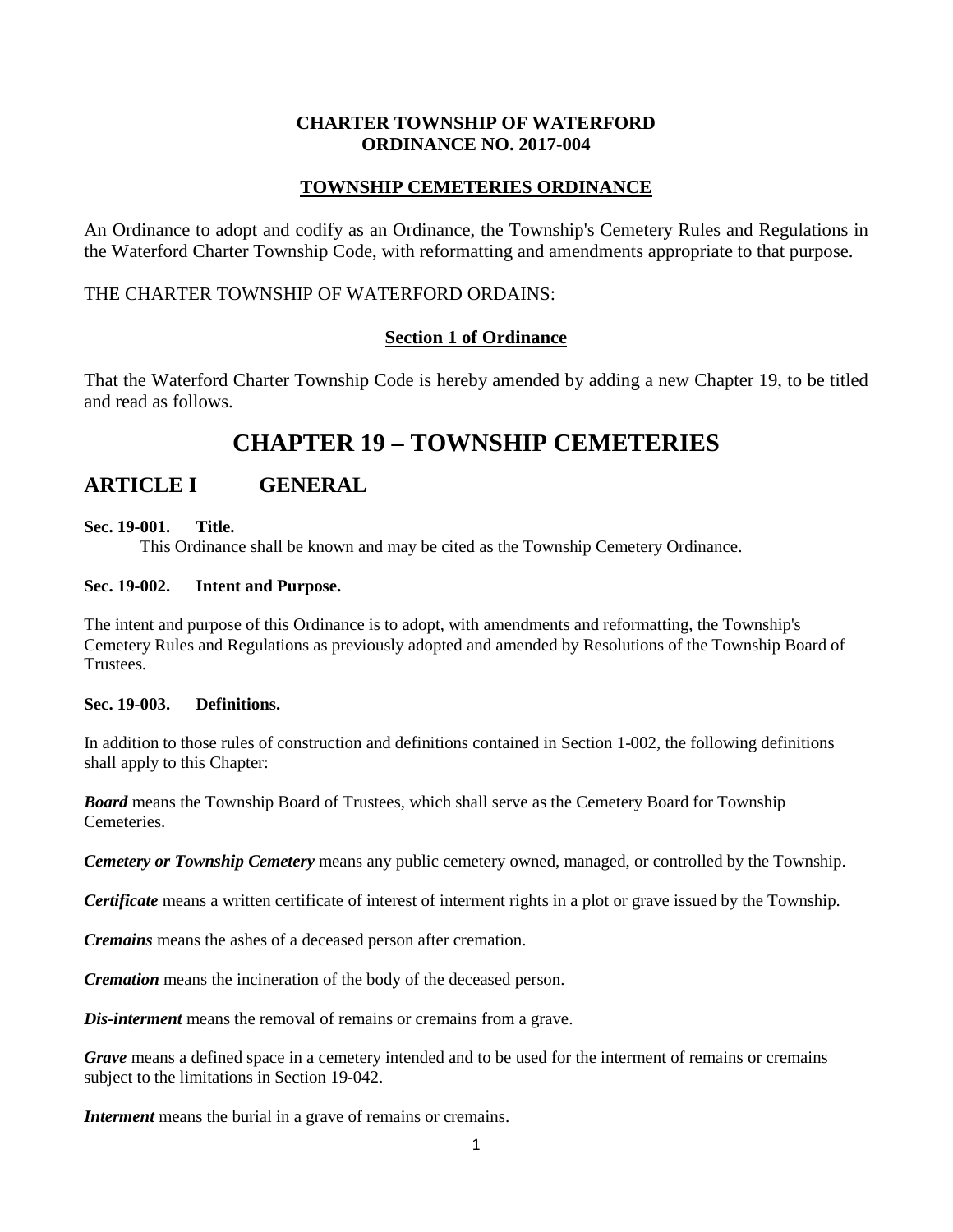*Memorial* means a monument, marker, tablet, headstone, tombstone, crypt, niche, or nameplate on a grave or plot.

*Monument* means a memorial of granite, marble, or other Township approved stone material that extends above the lawn surface grade of the grave or plot upon which it is place, as determined by the Township.

*Owner* means the person or persons that purchase a plot or grave from the Township as evidenced in a written certificate of interest issued by the Township granting the right of interment in that plot or grave.

*Plot* means an area in a Township cemetery comprised of a specified number, generally six (6), of adjoining graves.

*Remains* means the un-cremated body of a deceased person.

*Township*, when used in this Chapter and unless otherwise indicated, means authorized personnel in the Facilities and Operations Division within the Township Department of Public Work or the Township Clerk's office.

*Township Resident* means a person who has permanently resided in the Charter Township of Waterford for a minimum of one (1) consecutive year that provides the Township with supporting documentation of that fact.

#### **Sec. 19-004. Jurisdiction, supervision, and control.**

Township cemeteries shall be under the jurisdiction, supervision, and control of the Board and shall be managed, maintained, and operated by the Township Facilities and Operations Division within the Township Department of Public Works, or other designee recommended by the Public Works Official and approved by the Board.

#### **Sec. 19-005 Rules and regulations.**

In addition to the provisions in this Ordinance, the Board reserves the right by Resolution, to adopt rules or regulations for the maintenance and operation of, and conduct or activities in, cemeteries. A violation of any such rule or regulation that is not corrected by a person that had prior written notice of the rule or regulation shall be a violation of this Ordinance.

#### **Sec. 19-006. Fees and charges.**

Fees and other charges for the purchase and transfer of plots and graves, and interment, dis-interment, and other services provided by the Township related to the cemeteries shall be established and may be amended by Board Resolution, and may be different for Township and non-Township residents.

#### **Sec. 19-007. Records.**

Cemetery records are public records of the Township that are maintained by the Facilities and Operations Division within the Township Department of Public Works or Township Clerk's office, and by Appointment, are open to inspection by a member of the public for up to four (4) hours per day during regular business hours of that division and office.

## **Sec. 19-008. Interpretations, enforcement, variances, and appeals.**

(a) Interpretation, decisions, and enforcement of this Ordinance and any rules and regulations adopted by the Board shall be the responsibility of the Public Works Official.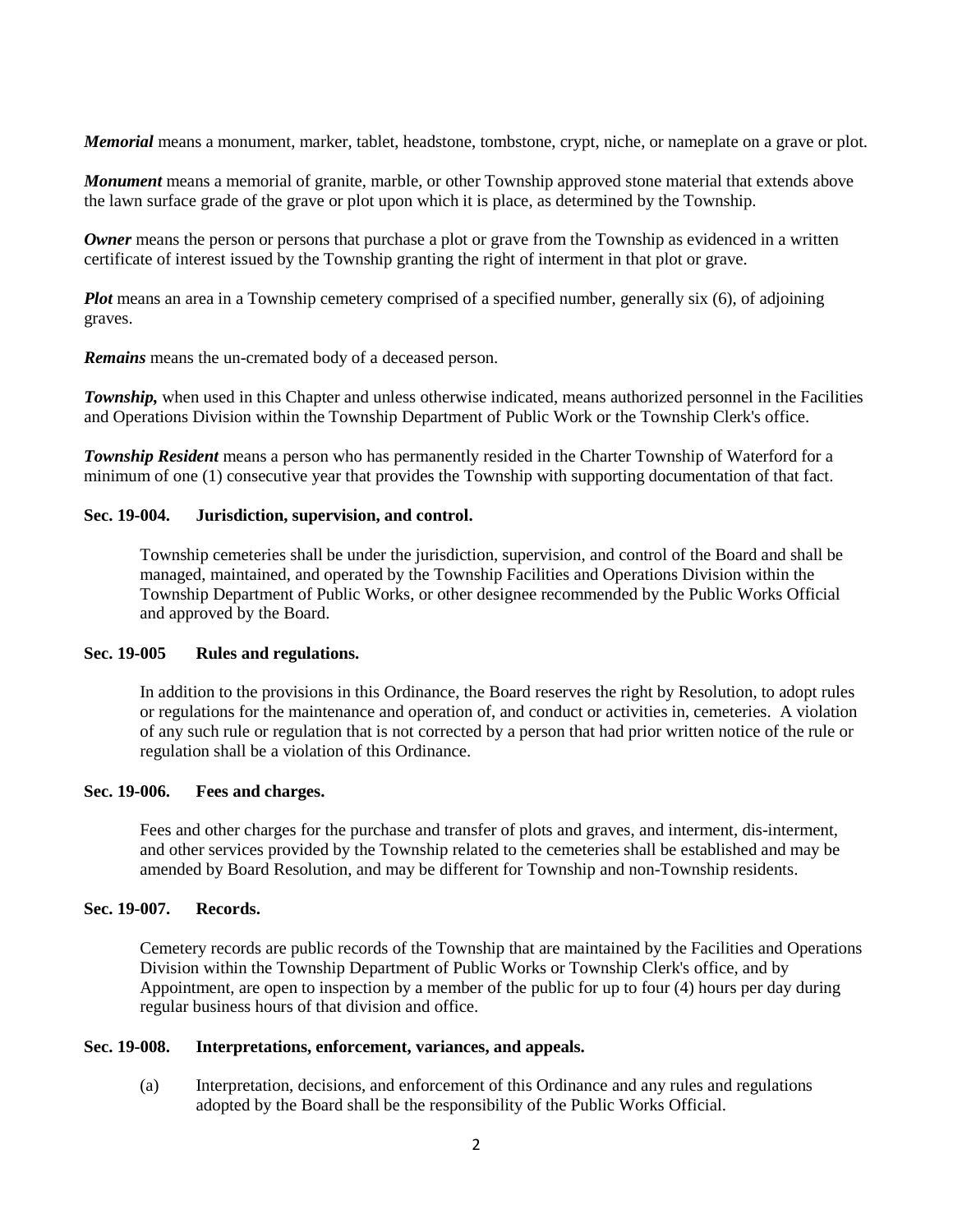(b) Requests for a variance from a provision of this Ordinance or rule or regulation adopted by the Board, and appeals from a final Public Works Official interpretation or decision under this Ordinance shall be made in the time and manner specified in, and be governed by Section 1-015 of this Code.

## **Sec. 19-009. Violations and sanctions.**

Violations of this chapter are civil infractions punishable as provided in Section 1-010(b) of this Code.

#### **Sections 19-010. Reserved.**

## **ARTICLE II TOWNSHIP CEMETERIES, RIGHTS, AND AUTHORITY**

#### **Sec. 19-011. Existing township cemeteries.**

The five (5) Township cemeteries at the time this Ordinance was adopted are:

- (a) Crescent Hills at 5170 Civic Center Drive.
- (b) Waterford Center at the corner of Airport and Pontiac Lake Roads.
- (c) Four Towns on Cooley Lake Road.
- (d) Drayton Plains at Dixie Highway and Williams Lake Road.
- (e) Waterford Village on Rockcroft off Dixie Highway.

## **Sec. 19-012. Expanding existing and establishing new township cemeteries.**

- (a) When it considers it desirable and necessary, by Resolution the Board may provide for enlargement of an existing cemetery or establish of one (1) or more new cemeteries.
- (b) A Board Resolution to enlarge or establish a cemetery shall be subject to: (1) Providing the County health department with a land description and two (2) copies of a plat for the division of the enlarged or new cemetery; and, (2) County health department approval of a plat for the enlarged or new cemetery.

## **Sec. 19-013. Right to re-plat, revise, and improve cemeteries.**

- (a) The Board shall have the right to resurvey, enlarge, diminish, re-plat, alter in shape or size, or otherwise change all or any part, portion or subdivision of a Township cemetery, including the right to lay out, establish, close, eliminate, or otherwise modify or change the location of roads, walks, or drives, and to file amended maps or plats thereof.
- (b) The Township shall have the right to construct or install, maintain, and operate buildings, shelters, roads, paths, pipelines, conduits or drains for sprinkler, drainage, electric or communications lines, and other improvements in a Township cemetery, and if the cemetery is not owned by the Township, shall have easements and rights of any way over the cemetery property for those purposes.

#### **Sec. 19-014. Township supervision and authority at cemeteries.**

The Township reserves the following rights in its management, supervision, control, and operation of the Township cemeteries and any funeral, interment, dis-interment, or other activity at the cemeteries, all of which shall be under and subject to the Township's supervision and control:

(a) To require all persons entering a cemetery to demonstrate by proper identification or otherwise, a legitimate purpose for being at the cemetery.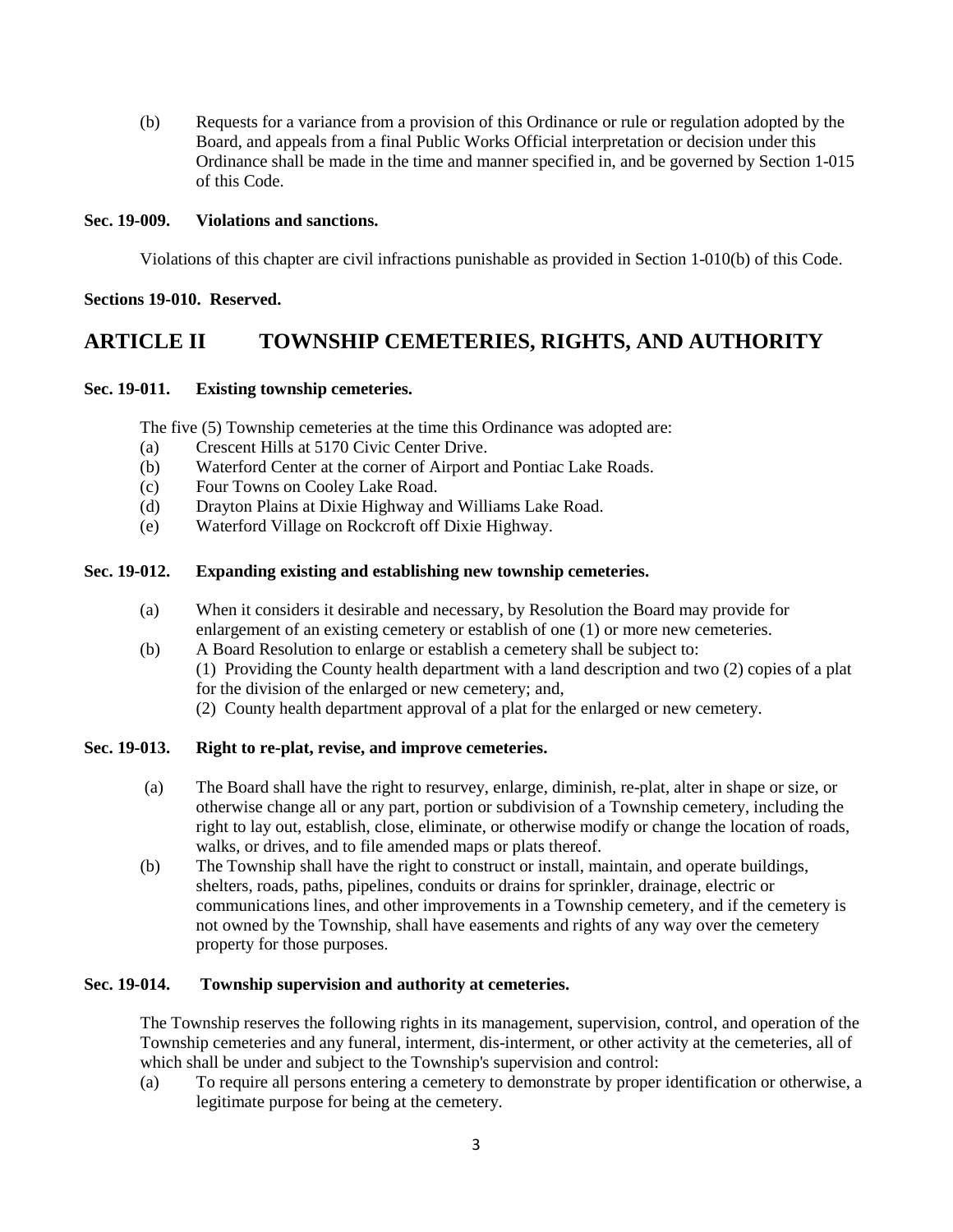- (b) To require vehicles and machines to be brought to a full stop at cemetery entrances and other locations and to direct and control traffic on all cemetery roads.
- (c) The Township shall have the right to refuse the opening of a casket without the written consent of the legal representative of the deceased or a court order.
- (d) The Township shall have the right to refuse interment of improperly prepared or poorly preserved remains or improperly prepared cremains, and upon doing so, may notify the persons responsible and owner of the grave in which interment was refused of the corrective actions necessary to allow interment, or may with notice to those persons, secure the necessary corrective actions, the cost of which shall be paid by those persons.
- (e) The Township shall have the right to refuse interments in vaults of unapproved materials.

## **Sec. 19-015. Work and improvements in cemeteries.**

- (a) All opening and closing of graves, interments, dis-interments, removals, grading, tree and shrub trimming, and lawn maintenance in cemeteries shall be performed by the Township.
- (b) Except as allowed and in conformity with Article VI, all improvements including, but not limited to landscaping, planting, and any care of graves or plots shall be performed by or with the prior written authorization of the Township. Improvements not performed by the Township shall be subject to Township supervision, inspection, and approval after completion.
- (c) Improvements or alterations made without Township authorization shall be removed, altered, or changed at the expense of the person that performed the unauthorized work and owner.

## **Sec. 19-016. Condition, damages, and repair of plots and graves.**

- (a) Memorials, decorations, and other allowed improvements or plantings on any plot, grave shall be maintained in good condition, and shall be promptly repaired or removed when damaged.
- (b) Except for damages directly caused by the Township in its maintenance of the cemeteries for which it is responsible, the owner is responsible for necessary repairs or reconstruction of damaged memorials, decorations, or other improvements or plantings on a plot or grave.
- (c) If the owner is responsible for repairs on a plot or grave, the Township will provide written notice by first class mail to all owners or legal representatives of owners according to Township records, of the necessary repairs, when they must be completed, and that if the owner fails to do so, the Township may perform the repairs or remove the item in need of repair and charge the owner for the Township's actual and administrative 's cost and expenses incurred in doing so.
- (d) The time allowed by the Township for the owner to complete repairs shall be at least 30 days and no more than 120 days from the date of the notice. Less than 120 days shall only be specified if necessary to avoid unnecessary disruption to the cemetery and/or increased costs as a result of likely adverse weather conditions if the full 120 days is allowed.
- (e) If the owner fails to complete required repairs within the required time, the Township may perform or secure the performance of the repairs, or remove the item in need of repair, and charge the actual cost in doing so and an administrative fee equal to 25% of the actual cost to owner.

## **Sec. 19-017. Correction of Errors.**

Township shall have the right to correct any errors made in executing interments or dis-interments, or in the description, sale, or transfer of any grave or plot.

- (a) Errors shall be corrected by either substituting and conveying an alternate grave or plot of equal value and similar location or by refunding the purchase price paid for the grave or plot.
- (b) The Township shall also have the right to correct errors made by placement of an improper inscription.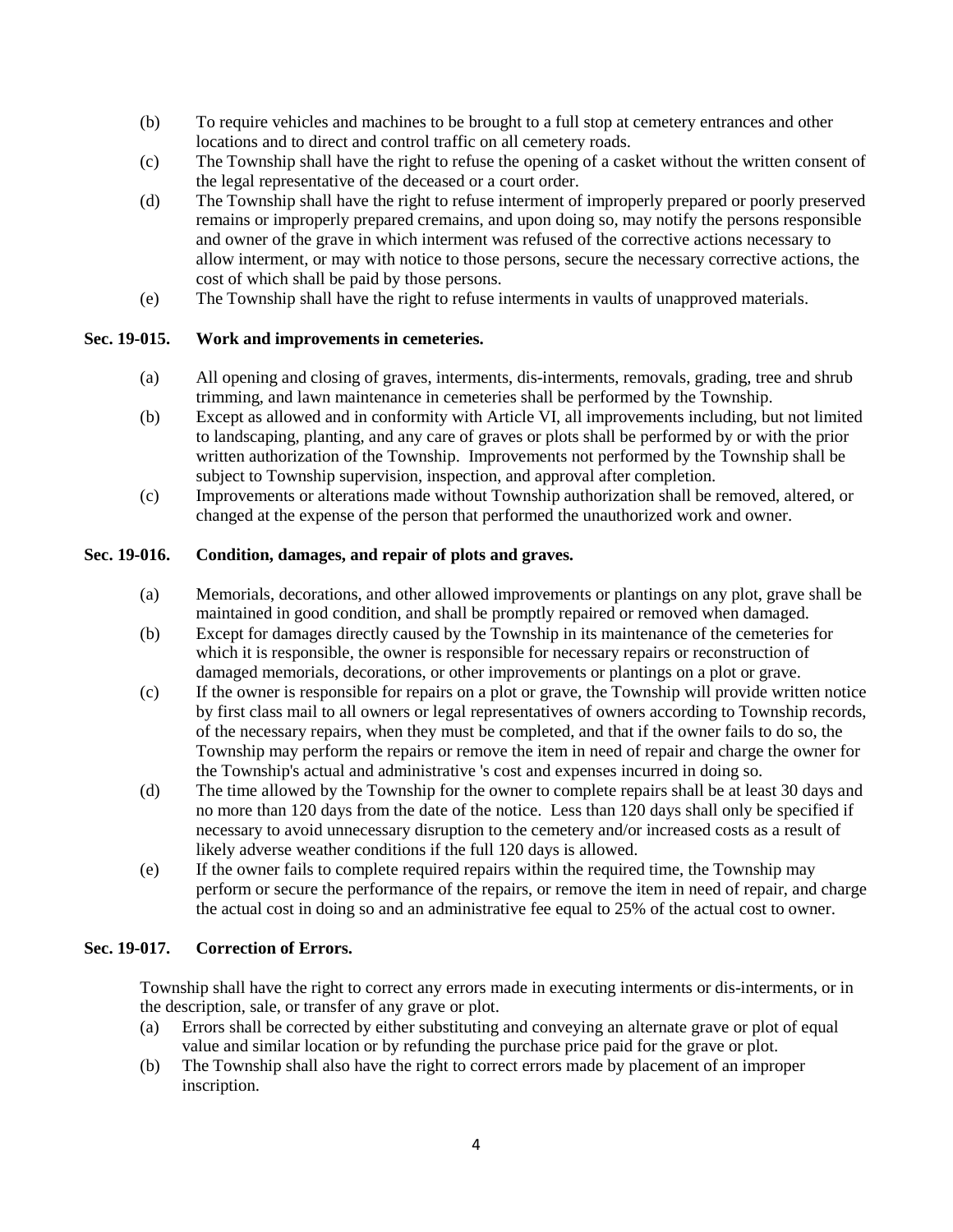## **Sections 19-018 -- 19-020. Reserved. ARTICLE III PLOT/GRAVE PURCHASES, TRANSFERS, AND RIGHTS**

## **Sec. 19-021. Plot and grave purchases.**

- (a) Available plots and individual graves in cemeteries, as identified by the Township, may be purchased by and sold to one or more individuals that are at least 18 years of age, to be used for the interment of the remains or cremains of the person or persons identified by the purchaser(s) at the time of purchase. Except for funeral homes/directors or other business entities acting as an agent for an identified eligible purchaser, no sales shall be made to persons that are not individuals.
- (b) Purchase of interment rights in a plot or grave shall require the payment in full of the purchase price established by Resolution of the Board, with written proof of all owners' residency at the time of purchase required.
- (c) All purchases shall be evidenced by a certificate of interest issued to the purchaser as owner, in a form approved, dated, and signed by the Township. Sales of plots or graves grant interment rights only and do not convey title to the plot or grave, which is retained at all times by the Township.
- (d) Except for owners, or owner's spouses as provided in Section 19-023, persons identified for interment in a grave shall not have any vested right of interment based on such identification having been made by the owners, which may be changed at any time by the Township issuing a revised certificate upon receiving a signed written application by all owners and payment of any required fee.

## **Sec. 19-022. Plot and grave transfers.**

- (a) Plots and individual graves may be transferred or assigned by the owner to one or more individuals that are at least 18 years of age with the Township's prior written authorization and payment of the transfer fee established by Resolution of the Board, with written proof of each new owner's residency at the time of the transfer or assignment required.
- (b) The Township shall only authorize a transfer or assignment if it is requested by each owner and the identified proposed transferee or assignee in a written application that also identifies the person or persons whose remains or cremains are to be interred, and there are no outstanding debts, fees, or charges owed to the Township by the owner or for the plot or grave being transferred or assigned.
- (c) Township authorization of a transfer or assignment shall be evidenced by a written cancellation of the certificate of interest issued to the owner and issuance of a new certificate of interment rights to the transferee or assignee, that for each grave transferred or assigned, identifies the person or persons whose remains or cremains are to be interred in that grave.

## **Sec. 19-023. Interment rights.**

- (a) All rights of interment in graves and plots shall be presumed to be the personal property of the owners named in the most current certificate of interest issued by the Township for that grave or plot. The ownership interests of multiple owners in a plot or grave shall be joint and undivided and may not be separately transferred or assigned.
- (b) The remains or cremains of the spouse of an owner may be interred in a grave in the owner's plot that has not been identified as being for interment of a named individual.
- (c) The joint, undivided ownership interest of multiple owners in a plot shall, unless otherwise indicated in the certificate, provide each owner with a vested right of interment in the plot, and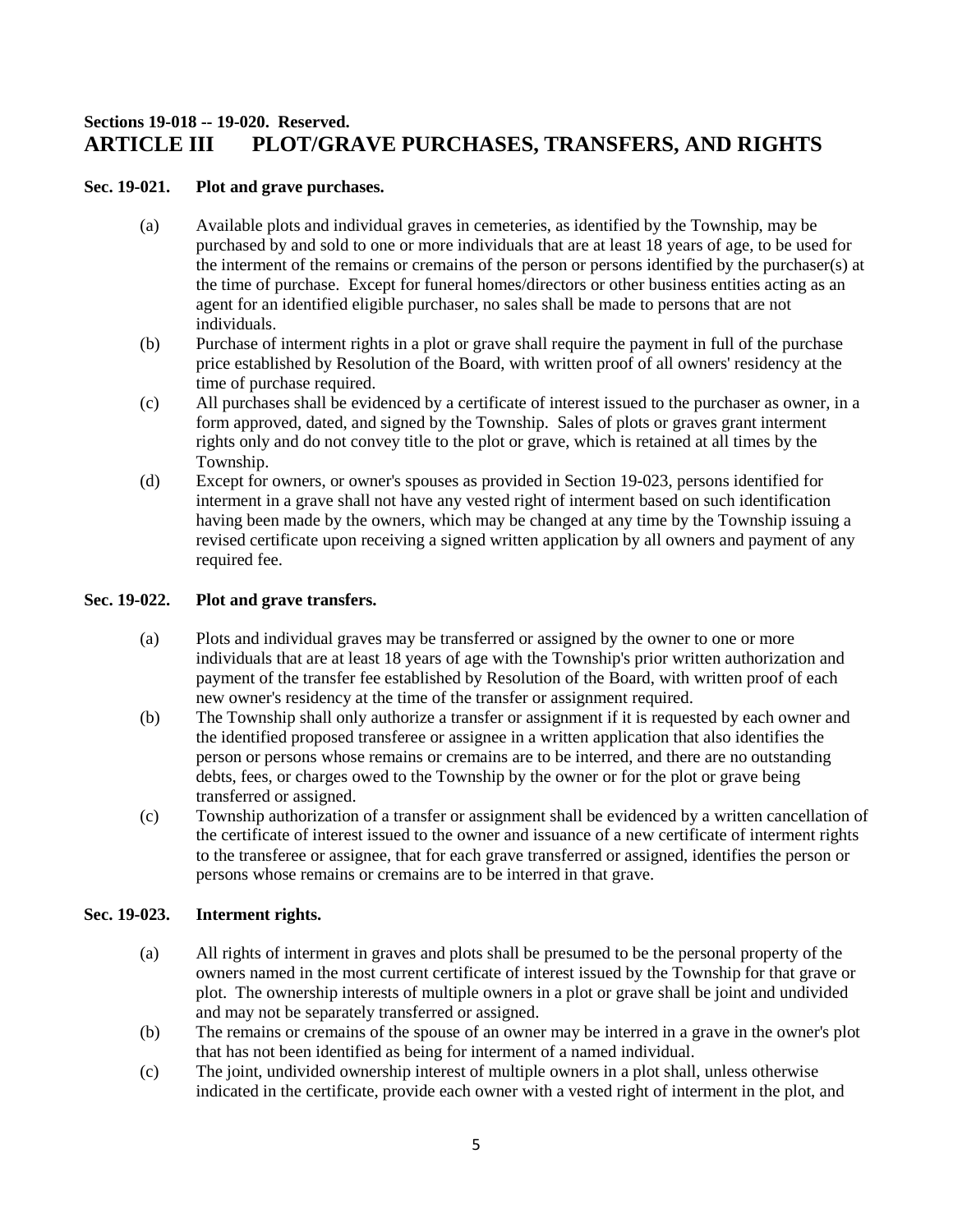upon the death of an owner, that owner's ownership interest shall immediately vests in the remaining owners, subject to the vested right of interment of the deceased owner.

- (d) An affidavit by any person having knowledge of the facts, confirming the death of a joint owner and establishing the identity of the surviving joint owners named in the certificate for any plot, when filed with the Township is complete authorization to the Township to permit the use of the unoccupied portion of the plot in accordance with the directions of the surviving joint owners or their successors in interest.
- (e) When there are multiple owners of a plot or graves within it, they may designate one or more persons to represent their interests in the plot and file that designation in writing with the Township. In the absence of such notice or of written objections to its doing so, the Township shall not be liable to any grave or plot owner for the Township interring or permitting an interment in the plot upon the request or direction of any owner of the plot or grave in the plot.
- (f) The right of interment granted by a certificate does not include the right to have remains or cremains interred in any grave in which the remains of any deceased person were previously interred, and does not allow the interment of more remains or cremains than specified in the definition of Grave in Section 19-003.

#### **Sec. 19-025. Disposition of deceased owner interment rights.**

Ownership of any interment rights in a plot that will be unused after the deaths and interment of all owners and surviving spouses of owners in the plot, shall be determined as provided by law for personal property, and upon receiving proper written documentation of that determination, shall be recognized by the Township issuing a new certificate to the new owners.

#### **Sec. 19-026. Township notification.**

Owners shall be responsible for promptly providing written notice to the Township of any changes in their mailing or residence addresses and other contact information. Township transmittal of notices and other correspondence to the last known address on record shall constitute sufficient and proper notice.

## **Sec. 19-027. Abandonment and forfeiture of interment rights.**

- (a) As provided in section 17 of the Cemetery Regulations Act, MCL 456.537, which is adopted as an Ordinance of the Township as part of this section, owners and other persons with a vested or non-vested interment right in a grave are presumed to have abandoned that right if all of the following apply:
	- (1) No remains have been interred in the grave under that interment right.
	- (2) No memorial has been placed on the grave under that interment right.
	- (3) During the past 60 years, no owner or authorized representative of an owner has provided the Township with an updated address for contact purposes.
	- (4) During the past 60 years, no owner or authorized representative of an owner has contacted the Township and affirmed possession of the interment right in any of the following ways:
		- a. Requesting or notifying the Township of an interment under that interment right.
		- b. Requesting or notifying the Township of a memorial installation under that interment right.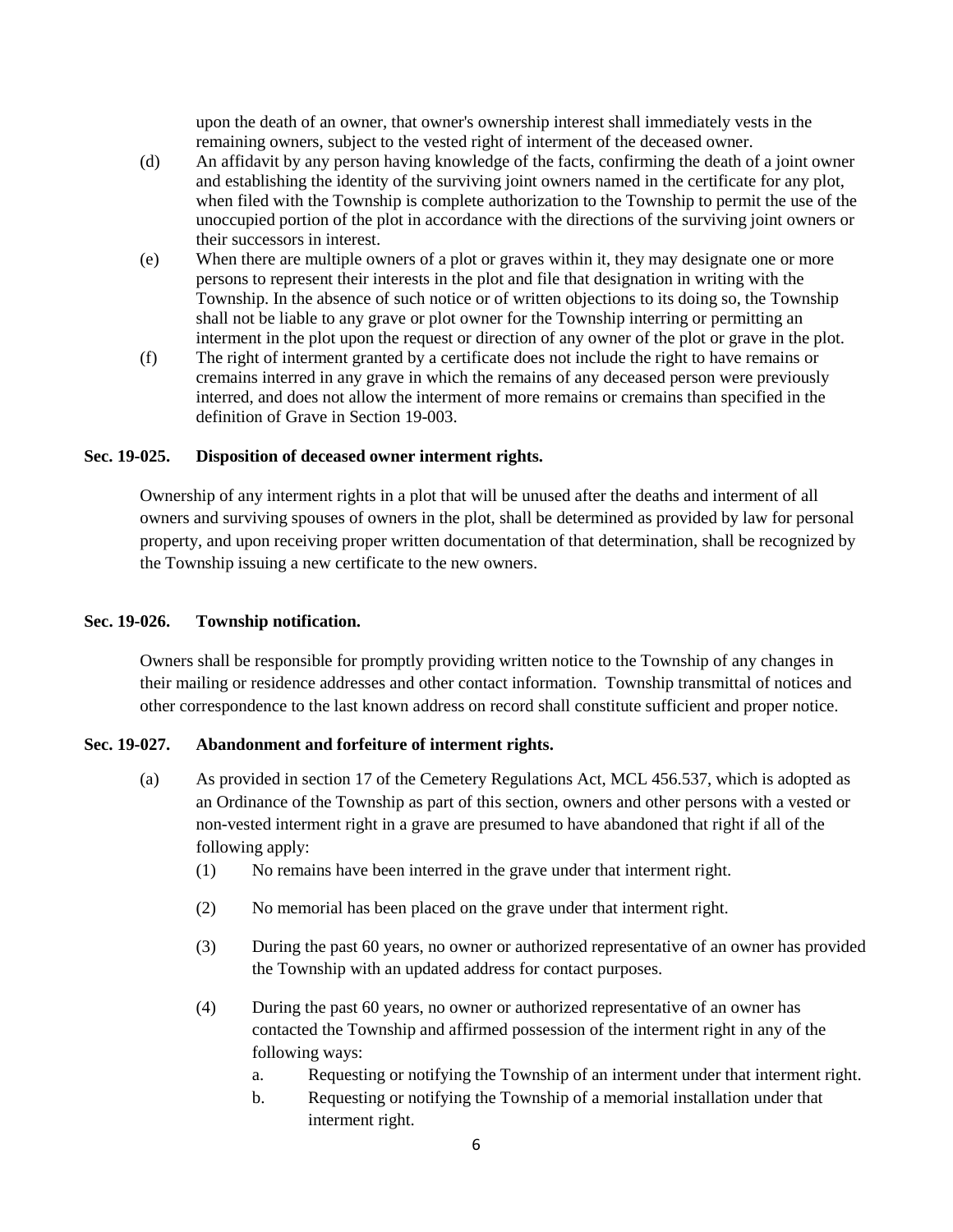- c. Requesting or advising the Township of a transfer of the interment right.
- d. Making a payment to the Township related to the interment right.
- e. Affirming in writing possession of the interment right.
- (b) If an interment right is presumed abandoned under subsection (a), subject to the procedures, notice, and record requirements of, and exceptions in, MCL 456.537, the Township may certify the interment right as abandoned.
- (c) An interment right certified as abandoned shall be forfeited and revert to, and may be resold by the Township subject to the remedies of the person whose interment right was certified as abandoned under MCL 456.537.
- (d) Certificates of interest issued by the Township after the effective date of the Ordinance that adopted this section shall provide written notice of the presumption of abandonment described in subsection (a) that will be applied by the Township to the interment right purchases.

## **Sections 19-028 -- 19-030. Reserved.**

## **ARTICLE IV ENDOWMENT AND SPECIAL CARE FUNDS**

#### **Sec. 19-031. Endowment care.**

Endowment care is that care and maintenance necessitated by natural growth and ordinary wear which can be provided at reasonable intervals and includes such activities as planting, cutting, watering, care of lawns, trees and shrubs, cleaning and upkeep of buildings, and the necessary maintenance, repair, and reconstruction of buildings, utilities, walls, roadways, walks, and structures located within cemeteries.

## **Sec. 19-032. Special care.**

Special Care is specific services set forth in a special care agreement between the Township and owners of a plot or grave for the improvement or embellishment of all or any part thereof, the filling and care of vases, special care of flower beds, the placing of floral decorations at holidays or other days agreed to, other special care or ornamenting of any plot, section, building, or portion thereof, or any other purpose or use not inconsistent with the purpose for which a cemetery was established or is maintained.

#### **Sec. 19-033. Investment of endowment and special care funds.**

- (a) Money received for endowment care and special care shall be held in trust and invested as provided by law. The Township reserves the right to either handle all investments itself, or to deposit said funds with any person, company or corporation qualified to act as trustee for such funds.
- (b) It is understood and agreed between owners and the Township that endowment care funds and special care funds may be deposited with other funds of like character and intent, provided that the income from such accumulated funds is used for the specified purposes. However, in no case shall the deposit of such funds be construed as a contract by the Township to care for any individual plot or grave in any way other than as provided in this Ordinance or a special care agreement.
- (c) The income earned on the investments of the endowment care fund shall only be used for endowment care and interest earned on a deposit to the special care fund shall be used as provided in the special care agreement.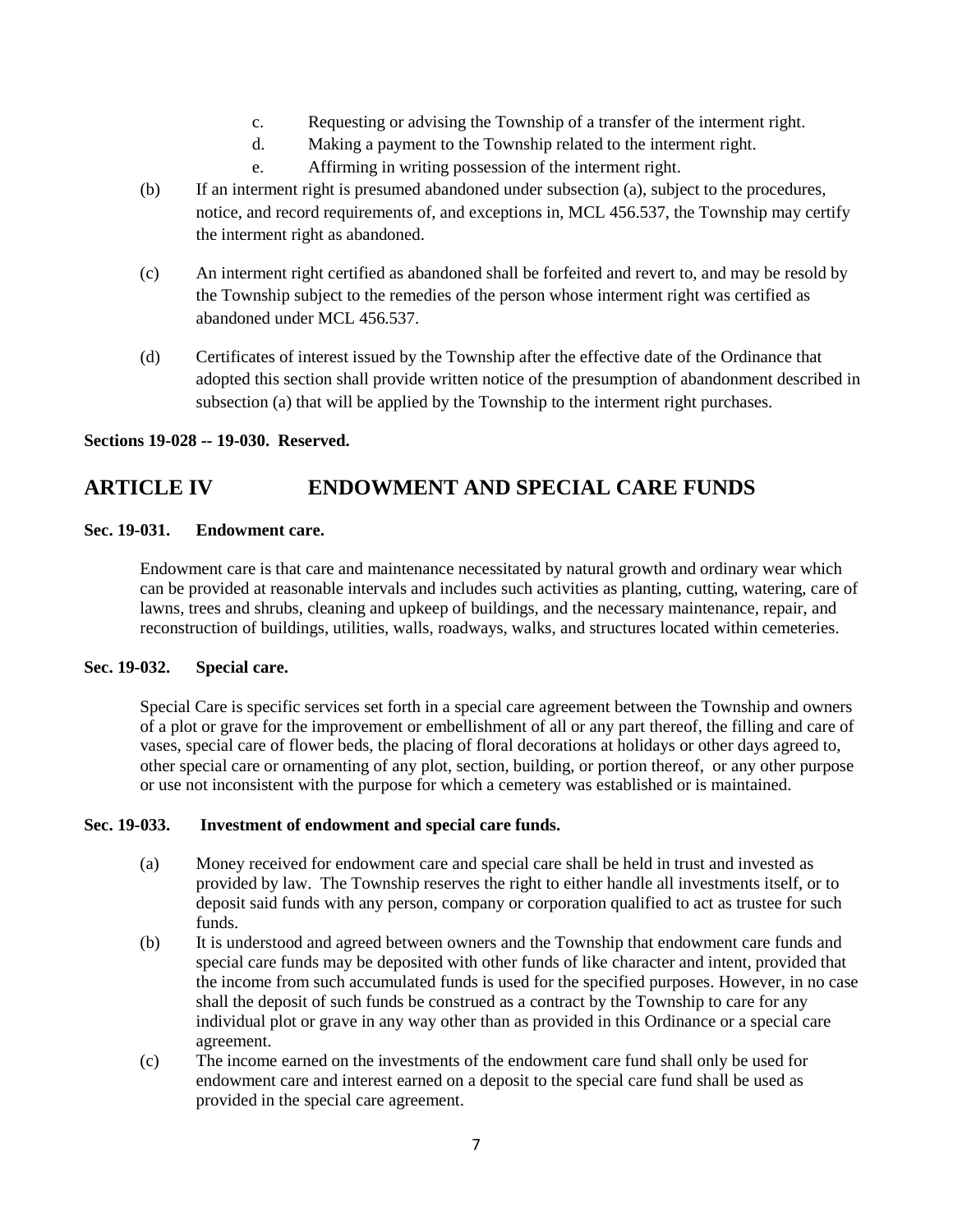## **Sec. 19-034. Expenditures from endowment and special care funds.**

- (a) Without Board approval by amendment of this Ordinance, expenditures from the endowment care fund shall be limited to the net interest income earned on that fund, the principal of which shall not be spent or encumbered.
- (b) Expenditures of special care funds for a plot or graves shall be consistent with the special care agreement under which those funds were deposited, which may but is not required to limit expenditures to the net interest income earned on the deposited funds.

#### **Sec. 19-035. Expenditures for endowment care.**

- (a) Endowment care fund expenditures shall be made by Township in such manner as will, in its judgment, be most advantageous to the grave and plot owners as a whole, and in accordance with the purposes and provisions of the laws of the State of Michigan applicable to the expenditure of such funds.
- (b) The Township has the full power and authority to determine, in its sole judgment, upon what property, for what purpose, and in what manner the net income from the endowment care fund shall be expended to provide endowment care as described in Section 19-031.
- (c) Township may also expend the net income from the endowment care fund for attorney's fees and other costs necessary for the preservation of the legal rights of the Township.
- (d) Nothing in this Ordinance prevents the Township from funding endowment care from sources other than the endowment care fund.

#### **Sec. 19-036. Deposit to endowment care fund.**

The purchase price for each plot or grave that is sold by the Township shall include an amount that is designated by Resolution of the Board for deposit in the endowment care fund, which shall be at least 15% of the purchase price. Upon receipt of the purchase price, the Township shall deposit that designated amount in the endowment care fund.

## **Sec. 19-037. Record of Deposits.**

A record book, electronic or otherwise, shall be kept by the Township showing the name of each grave or plot owner and the amount the purchase price for the grave or plot that has been deposited in the endowment care fund.

#### **Sec. 19-038. Cemetery Regulation Act.**

The Township's creation and maintenance of the endowment and special care funds, and the deposit, investment, use, and reporting of those funds under this article shall be in compliance with the applicable provisions of section 16 of the Cemetery Regulations Act, MCL 456.536, as amended.

#### **Sections 19-039 -- 19-040. Reserved.**

## **ARTICLE V INTERMENTS AND DIS-INTERMENTS**

#### **Sec. 19-041. General.**

(a) All interments and dis-interments are subject to the laws of the Township, County of Oakland and State of Michigan.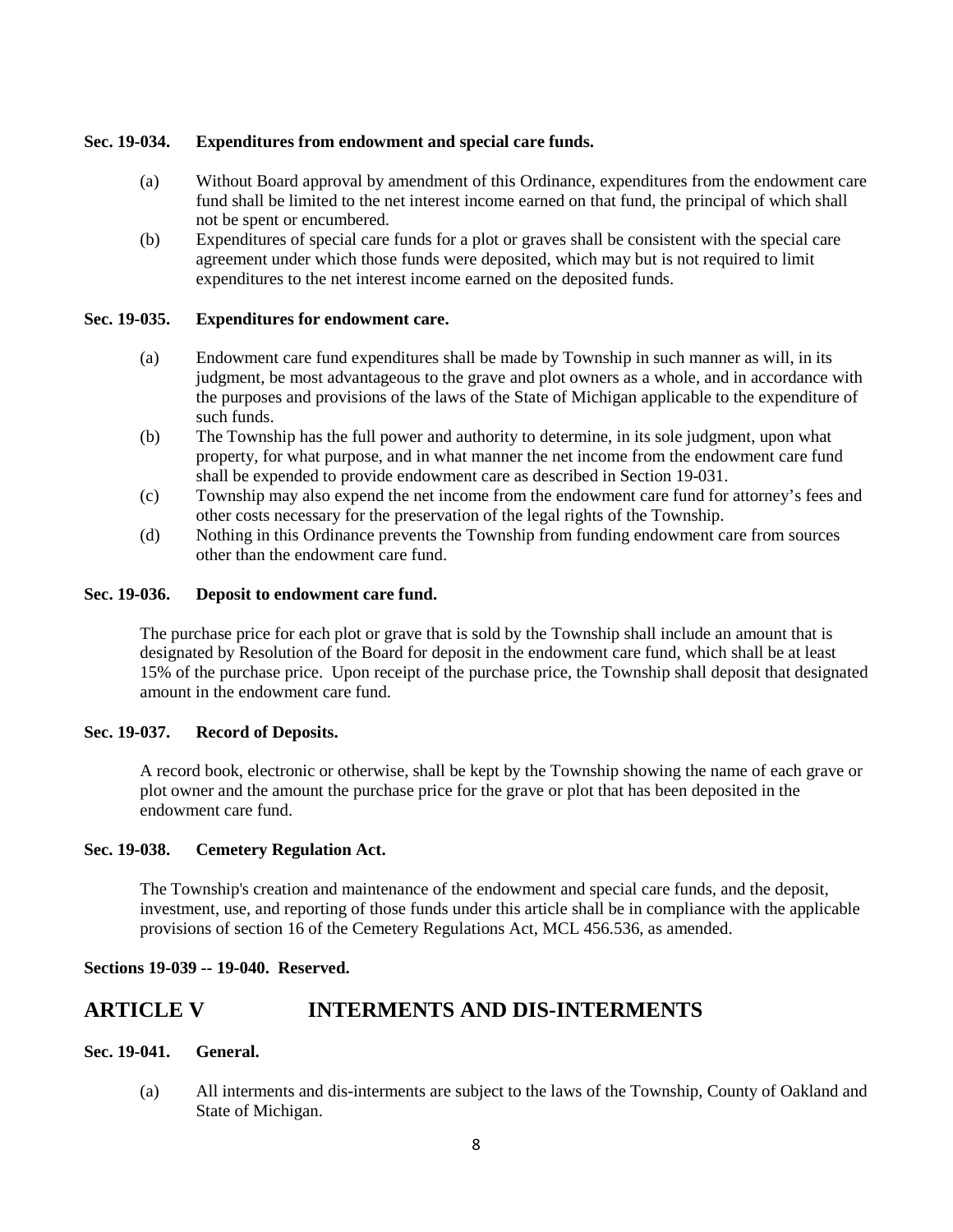- (b) Tents, artificial grass, lowering devices and other equipment owned by the Township shall be used exclusively in making interments and dis-interments.
- (c) The Township will exercise all due care and diligence in making interments and dis-interments but shall have no liability in any situation where a failure to do so is claimed.

## **Sec. 19-042. Interment regulations.**

- (a) Unless otherwise indicated or restricted in the certificate, a grave may be used for interment of any of the following:
	- (1) The remains of one (1) person and the cremains of a second person.
	- (2) The cremains of up to four (4) persons.
	- (3) For children no older than two (2) years of age at the time of death, a specially designated area of the cemetery is available for interment as an alternative location for interment. The use of a grave for interment of multiple persons does not alter the memorial regulations in article VI.
- (b) All casket interments shall be within a standard concrete or steel vault installed or constructed in each grave before interment. All cremains must be in an urn and buried. Scattering of ashes in a cemetery is not allowed.
- (c) The remains of any person who has died of an infectious or contagious disease shall not be interred unless applicable professional certification by a state or county health agency indicates the remains do not pose a potential adverse public health problem.
- (d) The appropriate permit for the grave involved, together with appropriate identification of the person to be interred therein, where necessary, shall be presented to either the sexton or the Township Clerk prior to interment. Where such permit has been lost or destroyed, the Township Clerk shall be satisfied, from his or her records, that interment of that person in that grave is authorized and appropriate before any interment is commenced or completed.
- (e) All actual interment spaces shall be located in an orderly and neat appearing manner within the confines of the grave and plot involved.
- (f) When weather conditions prevent an immediate interment, the Township may delay the interment and temporarily store or arrange for storage of the remains or cremains. In that situation, the Township shall provide the agent and/or responsible member of the deceased person's family with a written notice that specifies the approximate hour and date of interment and place of temporary storage. Such temporary storage is not considered interment and a dis-interment and re-interment permit is not required.

## **Sec. 19-043. Dis-interment regulations.**

- (a) No dis-interment or digging up of an occupied grave shall occur until and unless any and all permits, licenses and written authorizations required by law for such dis-interment or digging up of an occupied grave have been obtained from any applicable state or county agency, governmental unit or official, and a copy of the same has been filed with the Township.
- (b) The Township Board shall have the authority to refuse to allow a dis-interment or the digging up of an occupied grace (and to refuse to issue a Township Dis-interment Permit for the same) if the dis-interment or digging up of an occupied grave is not done pursuant to a court order (issued by a court of competent jurisdiction) or does not have a reasonable basis.
- (c) Removal of remains or cremains for the intention of grave or plot resale by an interred person's family is prohibited.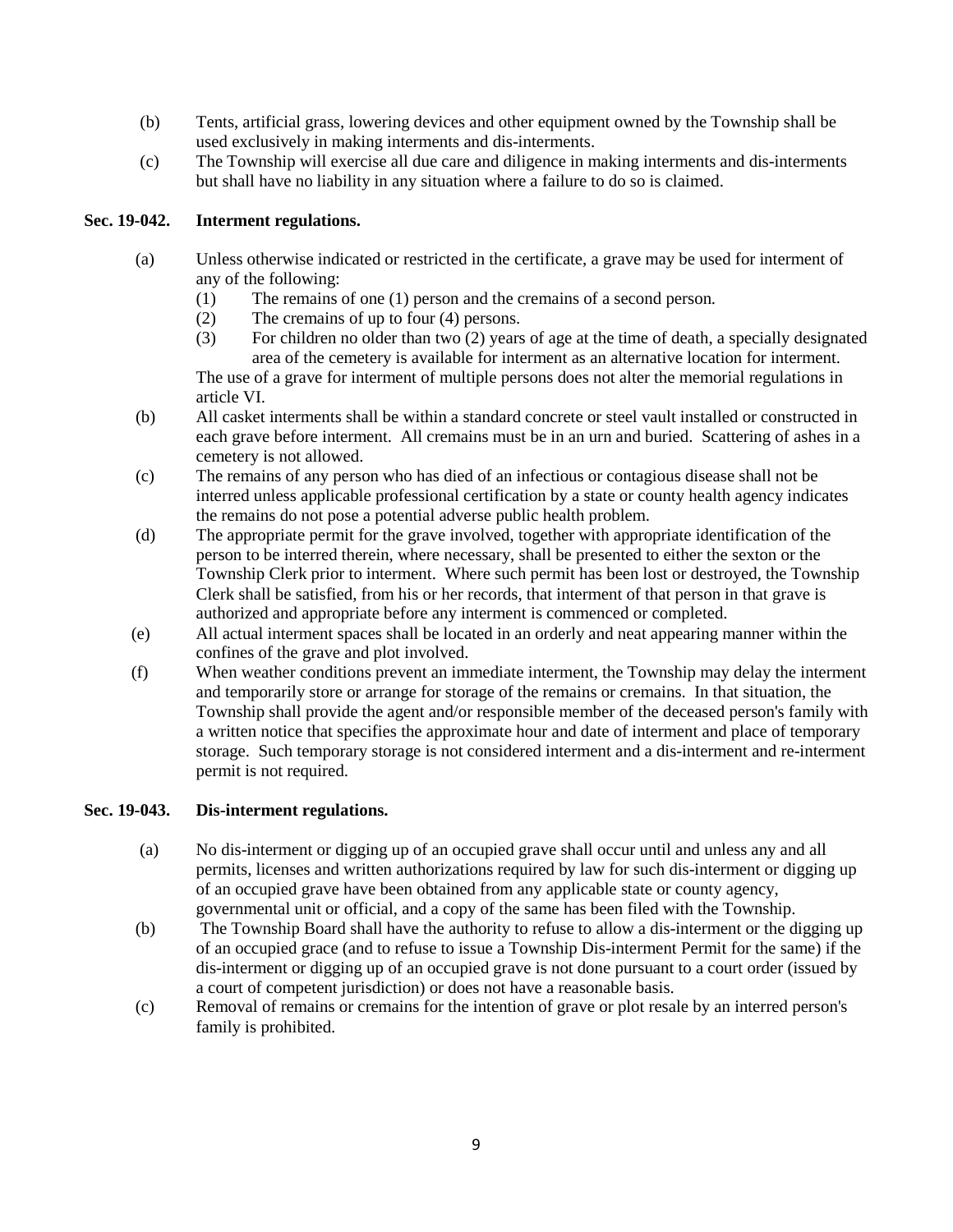## **Sec. 19-044. Scheduling of interments and dis-interments.**

- (a) Tuesday through Friday interments shall be confirmed with Township at least 24 hours in advance.
- (b) Saturday through Monday interments shall be confirmed with Township prior to 11:00 AM on the preceding Friday.
- (c) Interments shall commence a minimum of two hours apart.
- (d) Interments shall commence no later than 3:00 PM.
- (e) Dis-interments shall be scheduled at least five (5) working days in advance.
- (f) Holiday interments and dis-interments are subject to additional scheduling considerations, fees, charges, and conditions, with holidays meaning those observed by the Township and any days Township offices are closed in such observance. The Township's Cemetery web page contains a list of holidays.
- (g) The Township shall not be liable for delays and may postpone an interments or dis-interment necessitated by a lawful protest the Township has received prior written notice of, or where the requirements of this Ordinance or adopted rules and regulations have not been complied with. The delay shall be until the protest is resolved or the noncompliance is corrected, pending which the Township will not accept remains or cremains for interment.

## **Sec. 19-045. Authorizations.**

- (a) Township shall inter or disinter a grave or plot only upon receipt of written authorization of the owners or, if deceased, their legal representative of record.
- (b) Authorization to inter and/or disinter a grave or plot shall be recorded on documentation approved and retained by the Township.
- (c) Telephone authorizations shall not be allowed or recognized.
- (d) The Township reserves the right to open a grave or plot in advance of interments.
- (e) State of Michigan Statutes shall prevail pertaining to the right to remove a body from a grave or plot. The directives and wishes of the deceased shall be respected.

## **Sec. 19-046. Relocations, reassignments, and corrections.**

- (a) Relocation of remains or cremains to a different grave or plot within the same cemetery shall be allowed when there has been an exchange or purchase for that purpose and written authorization by all owners has been properly documented.
- (b) The Township shall have the right to reassign designated interment locations upon discovery of interment assignment conflicts and shall coordinate such reassignment with affected owners or, if deceased, their legal representatives.
- (c) The Township shall have the right to correct any errors made in executing interments or disinterments as provided in Section 19-017.

## **Sections 19-047 -- 19-050. Reserved.**

## **ARTICLE VI DECORATIONS AND MEMORIALS**

## **Division 1 Decorations**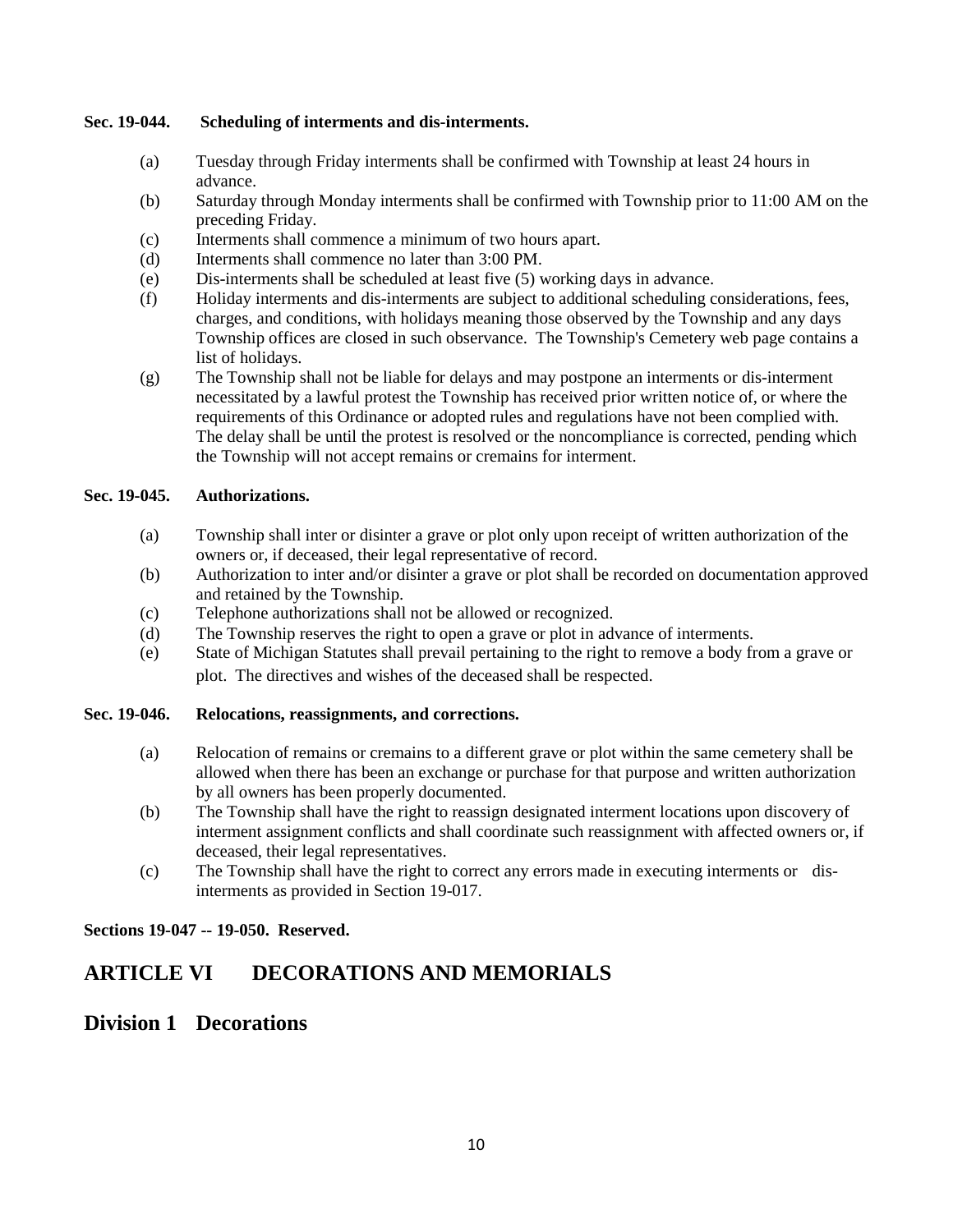#### **Sec. 19-051. Floral Decorations.**

- (a) Glass flower receptacles, glass vases, or any other glass decoration shall not be placed at any grave or plot without prior approved by the Township. The Township shall not be liable for discarded, lost, misplaced or broken receptacles, vases, or decorations.
- (b) The Township shall have the right to remove or provide for removal of all floral designs, flowers, weeds, trees, shrubs, plants or vegetation of any kind that becomes unsightly, dangerous, detrimental, or diseased, or that does not conform to the standard maintained in the cemetery.
- (c) The Township shall have the right to remove floral pieces, baskets or frames in or to which floral pieces are attached and shall not be liable for said discarded, lost, misplaced or broken items.
- (d) Floral frames shall be removed from the grave site within five (5) days of placement by those lawfully entitled to them.

## **Sec. 19-052. Floral Standards.**

- (a) Shall be located twelve (12) inches or less from the front of the monument.
- (b) Shall be located four (4) inches or less from either side or the rear of the grave.
- (c) This standard shall not apply to Section A of Crescent Hills Cemetery where memorials are back to back and no rear of memorial plantings shall be allowed.

#### **Sec. 19-053. Plantings.**

- (a) Plantings shall be allowed only with prior authorization by the Township.
- (b) Plantings bearing thorns or needles are prohibited.

#### **Sec. 19-054. Ornaments.**

- (a) Placing of ornaments at graves shall be prohibited.
- (b) Township shall not be liable for damage or loss of items placed at a grave, or plot.
- (c) Placing of shepherd hooks and solar lights shall be permitted at monuments, and shall be placed within twelve (12) inches in front of and four (4) inches to the side of said monument.

#### **Sec. 19-055. Township removal and lack of liability.**

- (a) The Township shall have the right, without liability to any person, to remove and dispose of decorations from a grave, plot, or other location in a cemetery that are not in compliance with the regulations in this Division, and shall have no obligation to store removed materials for any period of time.
- (b) The Township shall not be liable for damages to trees due to the elements, thieves, vandals, or other causes beyond its control.

#### **Sections 19-056 -- 19-060. Reserved.**

## **Division 2 Memorials**

## **Sec. 19-061. General.**

- (a) Memorials shall be proportionally sized to the size of the grave or plot upon which they are located and shall never extend beyond the grave(s) for which they are placed.
- (b) Memorial width shall be determined by number of single graves owned in a plot.
	- (1) Single grave monument maximum width shall be thirty (30) inches.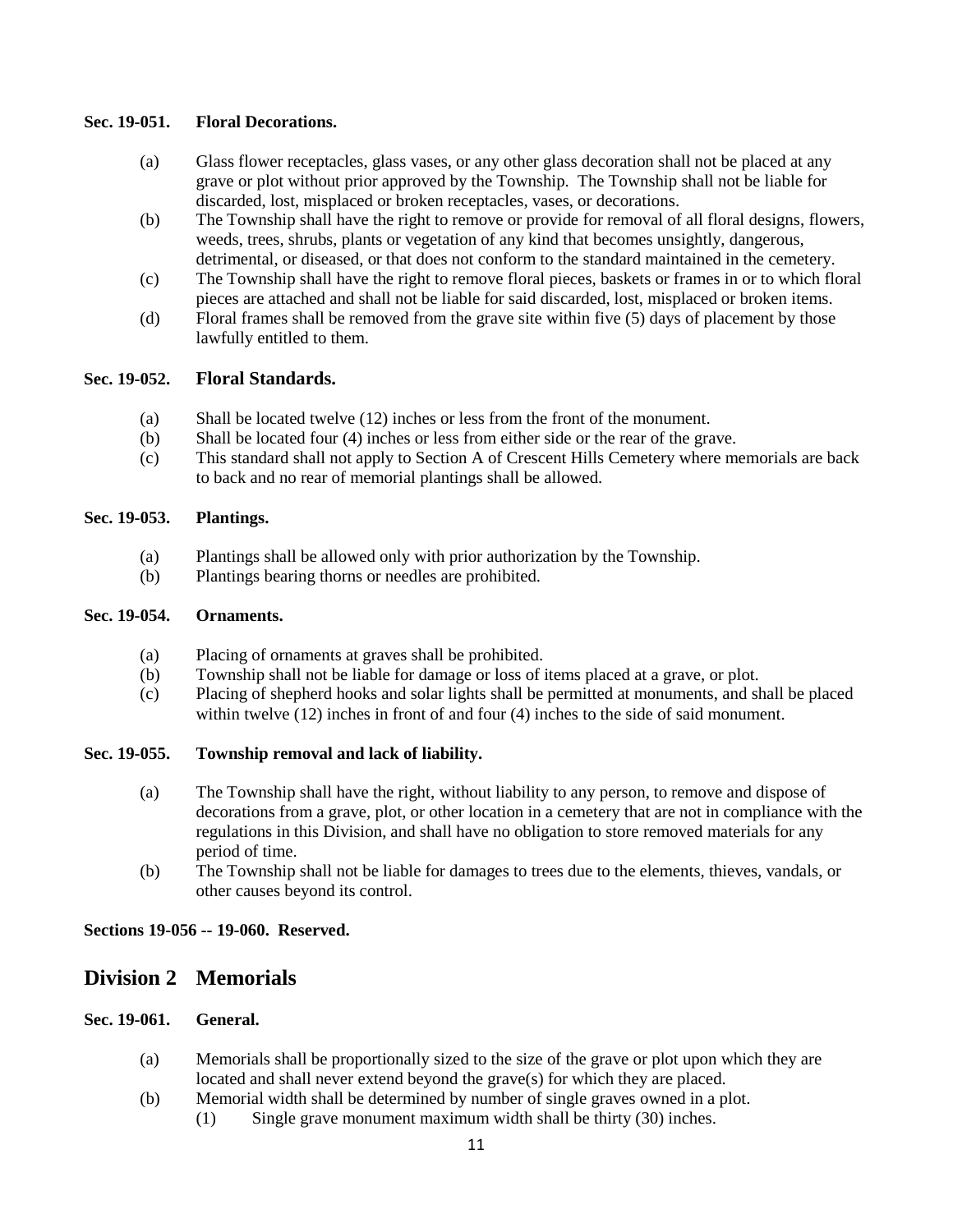- (2) Two to three (2-3) grave monument maximum width shall be forty-eight (48) inches.
- (3) Four to five (4-5) grave monument maximum width shall be seventy-two (72) inches.
- (4) No Memorial shall exceed seventy-two (72) inches in width.
- (c) Memorial height shall not exceed forty-eight (48) inches.
- (d) Memorial thickness shall not exceed sixteen (16) inches.
- (e) Memorial shall be centered on individual graves or centered on the combined space, and located one (1) foot into the plot at the common plot line.
- (f) Orientation of memorial located in Crescent Hills Cemetery Section A shall be back-to-back. Township shall identify such graves at time of sale.

#### **Sec. 19-062. Memorial material.**

- (a) Memorials shall be constructed of granite, marble, or with prior Township approval, other stone or other material.
- (b) If approved by the Township, bronze memorials shall be mounted on a granite or concrete base. Alternate metal shall be permitted upon prior approval of the Township.

#### **Sec. 19-063. Foundations.**

- (a) Foundations for Memorials shall conform to specifications established by the Township.
- (b) The Township shall perform all foundation work.

#### **Sec. 19-064. Memorial damages.**

- (a) The Township shall be responsible for damages to memorials caused by its maintenance activities and shall either replace or repair said damages at its discretion.
- (b) Repair of damages to memorials caused by owners, thieves, vandals, inclement weather, or other causes beyond Township's control shall be borne by the owners or, if deceased, their legal representative.

#### **Sec. 19-065. Memorial repair or removal.**

Memorials that are not maintained in good condition shall be repaired by the owners of the grave or plot upon which they are located, and upon a failure to do so and subject to the procedures in Section 19-016, may be removed or repaired by the Township.

**Sections 19-066 -- 19-070. Reserved.**

## **ARTICLE VII VISITOR CONDUCT**

## **Sec. 19-071. Use of Walks, Roads, Alleys.**

- (a) Visitors shall use the avenues, walks, alleys and roadways provided. Lawn areas, plots, and graves shall only be used when that is the only way to reach the grave being visited.
- (b) Unless otherwise provided by law, the Township shall not be liable for injuries sustained by a person while in a cemetery.

## **Sec. 19-072. Prohibitions on and regulation of activities.**

(a) Children under fifteen (15) years of age shall be accompanied by an adult or legal guardian.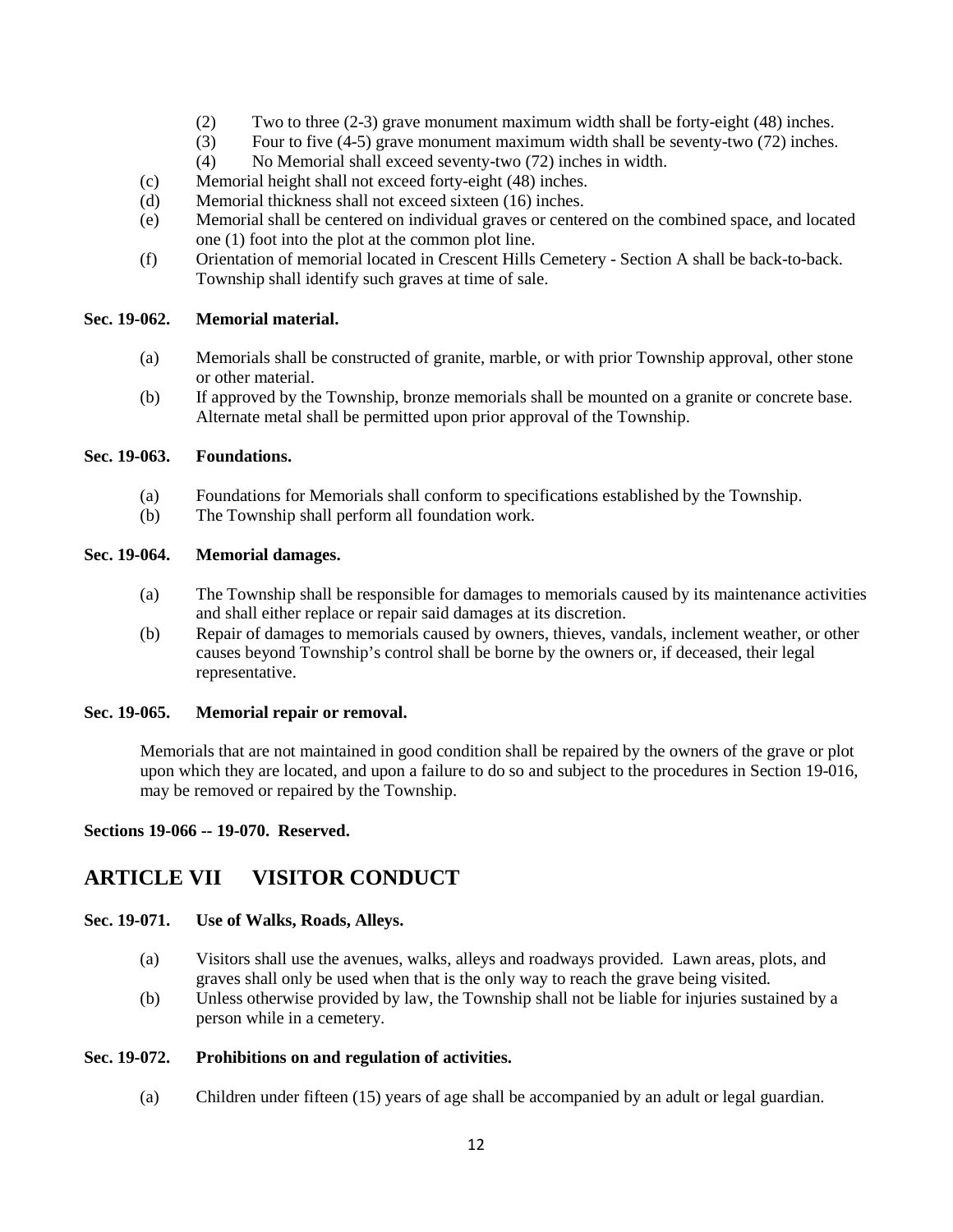- (b) The gathering of flowers, either wild or cultivated, or the breaking of trees, shrubbery or plants, is prohibited.
- (c) Loitering within a cemetery is prohibited.
- (d) There shall be no gathering of persons in excess of 75 people without prior Township approval (except during or incidental to a funeral occurring concurrent with burial)
- (e) Loud, boisterous or unseemly conduct in a cemetery is prohibited.
- (f) No person shall destroy, efface, apply graffiti to, or otherwise injure any monument, sign, tree or other lawful item located within a cemetery.
- (g) Smoking is prohibited within a cemetery.
- (h) There shall be no use, possession, or consumption of any alcoholic beverage in a cemetery.
- (i) Leaving rubbish, trash, or any other discarded items within a cemetery, except for those items properly placed within waste receptacles, is prohibited.
- (j) There shall be no picnicking or consumption of food in a cemetery without prior Township approval.
- (k) Motor vehicles and vehicles:
	- (1) Speed Motor vehicles shall not exceed five (5) miles per hour and shall remain on the right-hand side of cemetery roadways.
	- (2) Parking Motor vehicles and vehicles shall not be parked or left at a full stop in front of an open grave unless participating in an interment service.
- (l) The operation of snowmobiles and off-road vehicles is prohibited in a cemetery.
- (m) Peddling or soliciting sales of flowers, plants, or other materials or services is prohibited within a cemetery.
- (n) The use of firearms or other weapons within a cemetery is prohibited, except as authorized by the Township or governmental authority.
- (o) Signs, notices, or advertisements of any kind are prohibited in a cemetery, unless authorized by the Township.
- (p) Except for service dogs or with prior approval of the Township, pets shall be prohibited from being in a cemetery.

## **Sec. 19-073. Township Code of Ordinances compliance.**

 In addition to the prohibitions on and regulations of activities in Section 19-072, compliance with other applicable provisions of the Waterford Charter Township Code is required by persons in a cemetery.

## **Sections 19-074 -- 19-079. Reserved.**

## **Section 2 of Ordinance**

Should any section, subdivision, sentence, clause or phrase of this ordinance be declared by the Courts to be invalid, the same shall not affect the validity of the Ordinance as a whole or any part thereof other than the part as invalidated.

## **Section 3 of Ordinance**

This Ordinance shall take effect immediately upon publication.

## **CERTIFICATION**

I certify that this Ordinance was adopted by the Board of Trustees of the Charter Township of Waterford at a regular meeting held on \_\_\_\_\_\_\_\_\_\_\_\_\_\_\_\_, 2017.